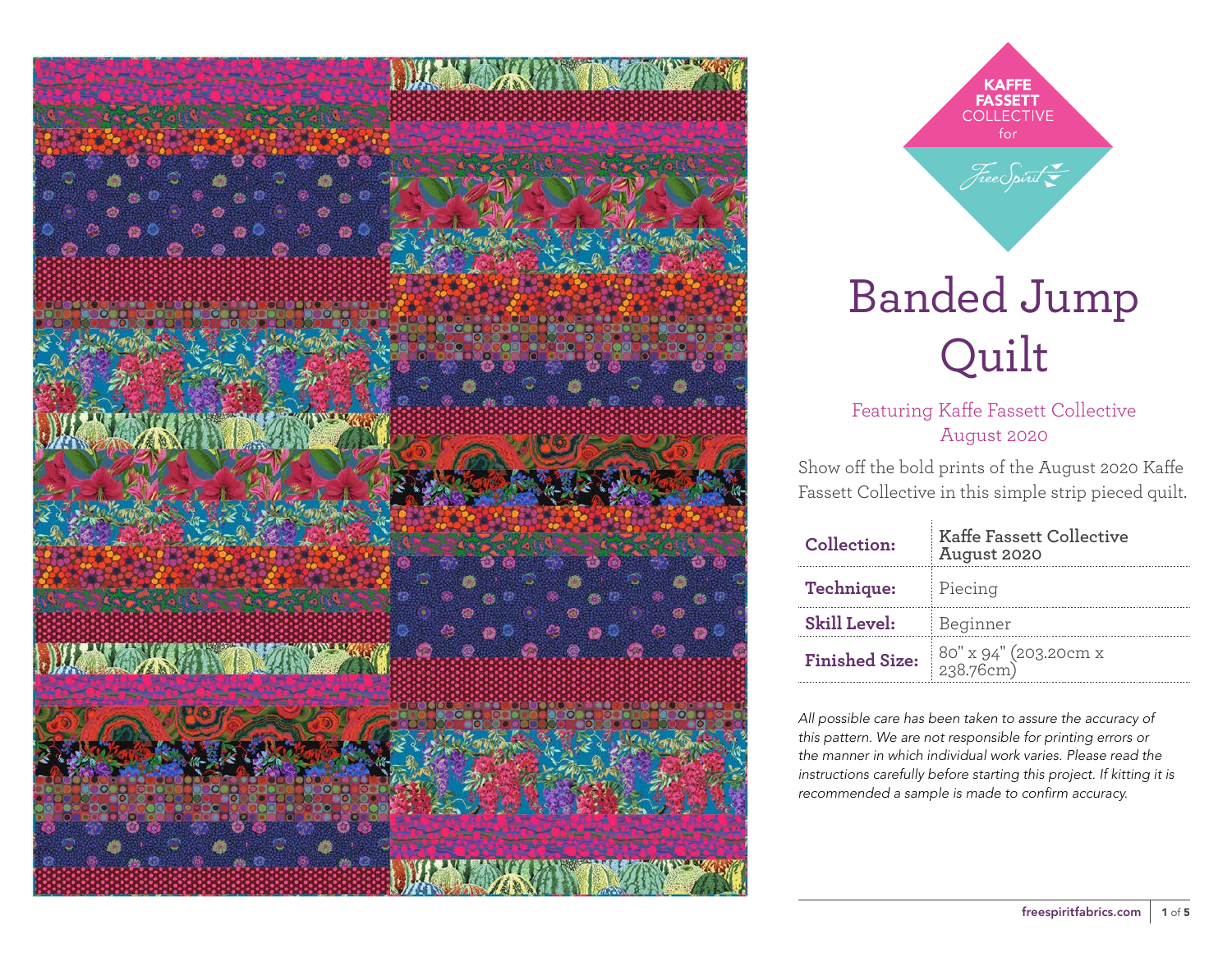

# Banded Jump Quilt

*Project designed by Liza Prior Lucy; Recolored by FreeSpirit Fabrics Tech edited by Alison M. Schmidt*

## **Fabric Requirements**

| <b>DESIGN</b>                                                                                       | <b>COLOR</b>                                               | <b>ARTICLE CODE</b>                                                                                 | <b>YARDAGE</b>                                                                                                                                                                                    |     |                                     |                                      |           |     |
|-----------------------------------------------------------------------------------------------------|------------------------------------------------------------|-----------------------------------------------------------------------------------------------------|---------------------------------------------------------------------------------------------------------------------------------------------------------------------------------------------------|-----|-------------------------------------|--------------------------------------|-----------|-----|
| (A) Stream<br>(B) Animal<br>(C) Flower Dot<br>(D) Guinea Flower<br>(E) Spot<br>(F) Tiddlywinks      | Magenta<br>Green<br>Warm<br><b>Black</b><br>Merlot<br>Rust | PWBM075.MAGENTA<br>PWBM076.GREEN<br>PWBM077.WARM<br>PWGP059.BLACK<br>PWGP070.MERLOT<br>PWGP171.RUST | $\frac{5}{8}$ yard (0.57m)<br>$\frac{1}{2}$ yard (0.46m)<br>$\frac{5}{8}$ yard (0.57m)<br>1 <sup>1</sup> / <sub>8</sub> yards (1.03m)<br>$\frac{7}{8}$ yard (0.80m)<br>$\frac{5}{8}$ yard (0.57m) | (A) | (B)                                 | (C)                                  | (D)       | (E) |
| (G) Wisteria<br>(H) Watermelons<br>(I) Amaryllis<br>(J) Agate<br>(K) Wisteria<br>* includes binding | Teal<br>Green<br>Red<br>Red<br><b>Black</b>                | PWPJ102.TEAL*<br>PWPJ103.GREEN<br>PWPJ104.RED<br>PWPJ106.RED<br>PWPJ102.BLACK                       | 1 <sup>3</sup> / <sub>4</sub> yards (1.60m)<br>$\frac{5}{8}$ yard (0.57m)<br>$\frac{1}{2}$ yard (0.46m)<br>$\frac{1}{3}$ yard (0.30m)<br>$\frac{1}{3}$ yard (0.30m)                               |     |                                     |                                      |           |     |
| <b>Backing (</b> Purchased Separately)<br>44" (111.76cm) wide                                       |                                                            |                                                                                                     |                                                                                                                                                                                                   | (F) | (G)                                 | (H)                                  | $($ l $)$ | (J) |
| Octopus<br><b>OR</b><br>108" (274.32cm) wide                                                        | Blue                                                       | PWBM074.BLUE                                                                                        | 7 <sup>5</sup> / <sub>8</sub> yards (6.97m)                                                                                                                                                       |     |                                     |                                      |           |     |
| Full Bloom<br><b>Additional Requirements</b><br>100% cotton thread in colors to match               | Red                                                        | QBGP004.2REDX                                                                                       | $2\frac{5}{8}$ yards (2.40m)                                                                                                                                                                      | (K) | <b>Backing</b><br>44"<br>(111.76cm) | <b>Backing</b><br>108"<br>(274.32cm) |           |     |
|                                                                                                     |                                                            |                                                                                                     |                                                                                                                                                                                                   |     |                                     |                                      |           |     |

• 88" x 102" (223.52cm x 259.08cm) batting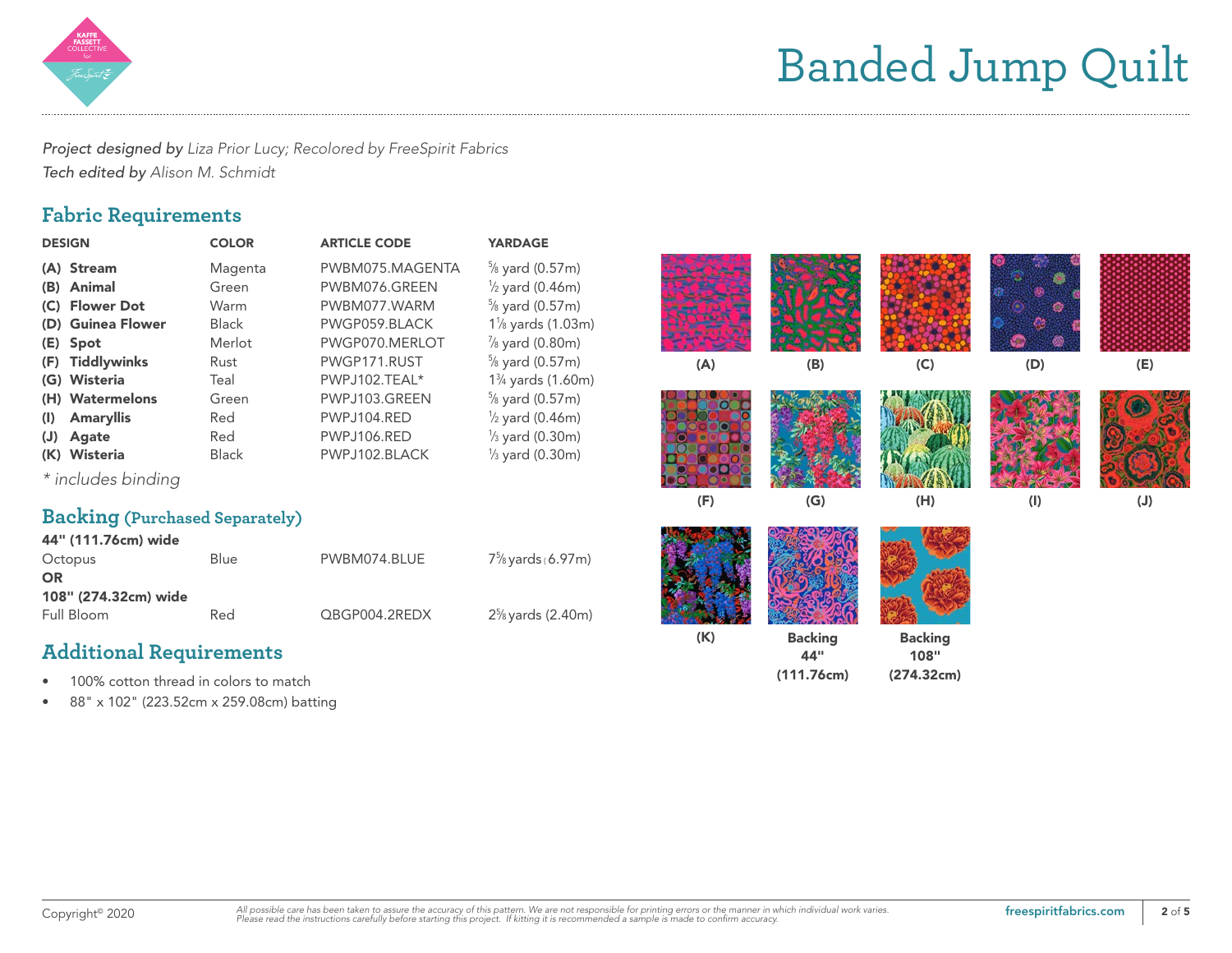

## **Cutting:**

WOF = Width of Fabric; LOF = Length of Fabric.

#### Fabric A, cut:

- (2) 55 ⁄8" x WOF (14.29cm x WOF); sub-cut (2) 55 ⁄8" x 401 ⁄2" (14.29cm x 102.87cm) rectangles
- (2) 4" x WOF (10.16cm x WOF); sub-cut (2) 4" x 401 ⁄2" (10.16cm x 102.87cm) rectangles

#### Fabric B, cut:

- (2) 3" x WOF (7.62cm x WOF); sub-cut  $(2)$  3" x 40<sup>1</sup>/<sub>2</sub>" (7.62cm x 102.87cm) rectangles
- (2) 31 ⁄4" x WOF (8.26cm x WOF); sub-cut (2) 31 ⁄4" x 401 ⁄2" (8.26cm x 102.87cm) rectangles

#### Fabric C, cut:

- (2) 31 ⁄2" x WOF (8.89cm x WOF); sub-cut (2)  $3\frac{1}{2}$ " x 40 $\frac{1}{2}$ " (8.89cm x 102.87cm) rectangles
- (2) 51 ⁄4" x WOF (13.34cm x WOF); sub-cut (2)  $5\frac{1}{4}$ " x 40<sup>1</sup>/<sub>2</sub>" (13.34cm x 102.87cm) rectangles

#### Fabric D, cut:

- (2) 12" x WOF (30.48cm x WOF); sub-cut (2) 12" x 401 ⁄2" (30.48cm x 102.87cm) rectangles
- (2) 53 ⁄4" x WOF (14.61cm x WOF); sub-cut (2)  $5\frac{3}{4}$ " x 40<sup>1</sup>/<sub>2</sub>" (14.61cm x 102.87cm) rectangles

### Fabric E, cut:

- (2) 51 ⁄2" x WOF (13.97cm x WOF); sub-cut (2) 51 ⁄2" x 401 ⁄2" (13.97cm x 102.87cm) rectangles
- (2) 4" x WOF (10.16cm x WOF); sub-cut (2) 4" x 401 ⁄2" (10.16cm x 102.87cm) rectangles
- (2) 35 ⁄8" x WOF (9.21cm x WOF); sub-cut (2) 35 ⁄8" x 401 ⁄2" (9.21cm x 102.87cm) rectangles

### Fabric F, cut:

- (2) 35 ⁄8" x WOF (9.21cm x WOF); sub-cut (2)  $3\frac{5}{8}$ " x  $40\frac{1}{2}$ " (9.21cm x 102.87cm) rectangles
- (2) 51 ⁄2" x WOF (13.97cm x WOF); sub-cut (2)  $5\frac{1}{2}$ " x 40 $\frac{1}{2}$ " (13.97cm x 102.87cm) rectangles

#### Fabric G, cut:

(2) 10" x WOF (25.40cm x WOF); sub-cut (2) 10" x 401 ⁄2" (25.40cm x 102.87cm) rectangles (2) 55 ⁄8" x WOF (14.29cm x WOF); sub-cut (2) 55 ⁄8" x 401 ⁄2" (14.29cm x 102.87cm) rectangles (10)  $2\frac{1}{2}$ " x WOF (6.35cm x WOF) for binding

#### Fabric H, cut:

(2) 41 ⁄2" x WOF (11.43cm x WOF); sub-cut (2)  $4\frac{1}{2}$ " x  $40\frac{1}{2}$ " (11.43cm x 102.87cm) rectangles (2) 4" x WOF (10.16cm x WOF); sub-cut (2) 4" x 401 ⁄2" (10.16cm x 102.87cm) rectangles

#### Fabric I, cut:

 $(2) 6<sup>1</sup>/<sub>4</sub>$ " x WOF (15.88cm x WOF); sub-cut (2)  $6\frac{1}{4}$  x  $40\frac{1}{2}$  (15.88cm x 102.87cm) rectangles

#### Fabric J, cut:

(2) 41 ⁄2" x WOF (11.43cm x WOF); sub-cut (2)  $4\frac{1}{2}$ " x  $40\frac{1}{2}$ " (11.43cm x 102.87cm) rectangles

#### Fabric K, cut:

(2) 41 ⁄2" x WOF (11.43cm x WOF); sub-cut (2)  $4\frac{1}{2}$ " x  $40\frac{1}{2}$ " (11.43cm x 102.87cm) rectangles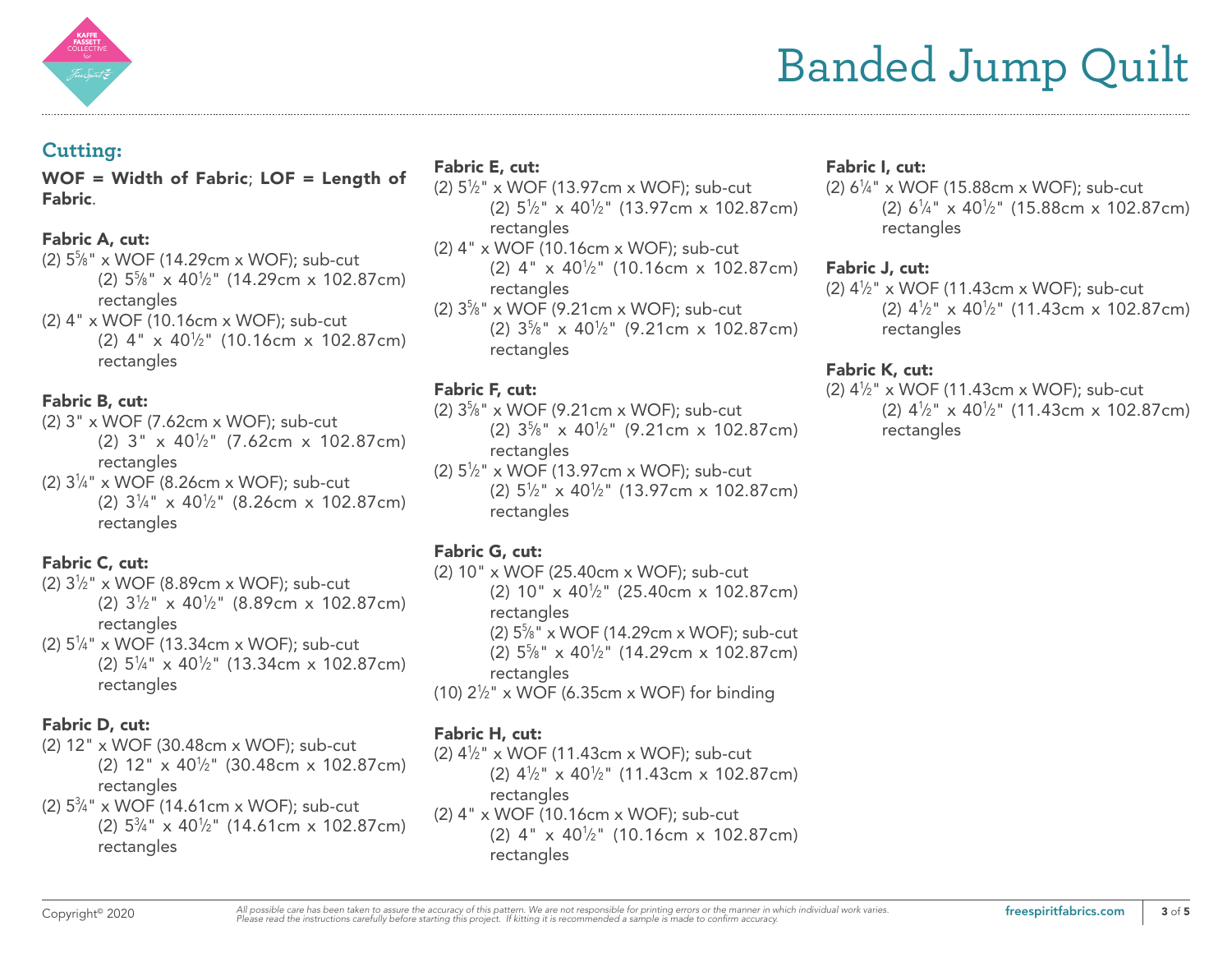

# Banded Jump Quilt

### **Instructions**

*All seam allowances are 1 ⁄4" (.64cm) and pieces are sewn right sides together.* 

#### Left Panel

- **1.** Sew (1)  $5\frac{5}{8}$ " x 40<sup>1</sup>/<sub>2</sub>" (14.29cm x 102.87cm) **Fabric A** strip and  $(1)$  3" x  $40\frac{1}{2}$ " (7.62cm x 102.87cm) Fabric B strip together along one long edge. Press the seam allowance to one side. (Fig. 1 shown right)
- **2.** Next, sew (1)  $3\frac{1}{2}$ " x 40<sup>1</sup>/<sub>2</sub>" (8.89cm x 102.87cm) Fabric C strip to the Fabric B side of the unit from Step 1. Press the seam allowance in the same direction as before. (Fig. 2 shown right)
- 3. Continue to add strips in the order shown in the **Quilt Layout** diagram to complete the Left Panel (40½" x 94½" (102.87cm x 240.03cm). Press all the seams in the same direction.

### Right Panel

4. Using the same process as the Left Panel, sew the strips together in the order shown in the Quilt Layout on pge 5 to complete the Right Panel (401 ⁄2" x 945 ⁄8" (102.87cm x 240.35cm)). Press all the seams in the panel in the same direction.

# **Quilt Top Assembly**

*Note: Follow the Quilt Layout diagram on page 5 while assembling the quilt.* 

5. Sew the Left and Right Panels together along one long edge to complete the Quilt Top (801 ⁄2" x 941 ⁄2 (204.47cm x 240.03cm)). Press the seam to one side.

# **Finishing**

- **6.** Sew together the  $2\frac{1}{2}$ " (6.35cm) **Fabric G** binding strips end-to-end using diagonal seams. Press seams open. Press the binding strip in half wrong sides together.
- 7. Layer backing (wrong side up), batting, and quilt top (right side up). Baste the layers together and quilt as desired. Trim excess batting and backing even with the top after quilting is completed.
- 8. Leaving an 8" (20.32cm) tail of binding, sew the binding to the top of the quilt through all layers matching all raw edges. Miter corners. Stop approximately 12" (30.48cm) from where you started. Lay both loose ends of binding flat along quilt edge. Where the loose ends meet, fold them back on themselves and press to form a crease. Using this crease as your stitching line, sew the two open ends of the binding right sides together. Trim seam to  $\frac{1}{4}$ " (.64cm) and press open. Finish sewing binding to quilt.
- 9. Turn the binding to the back of quilt and hand-stitch in place.